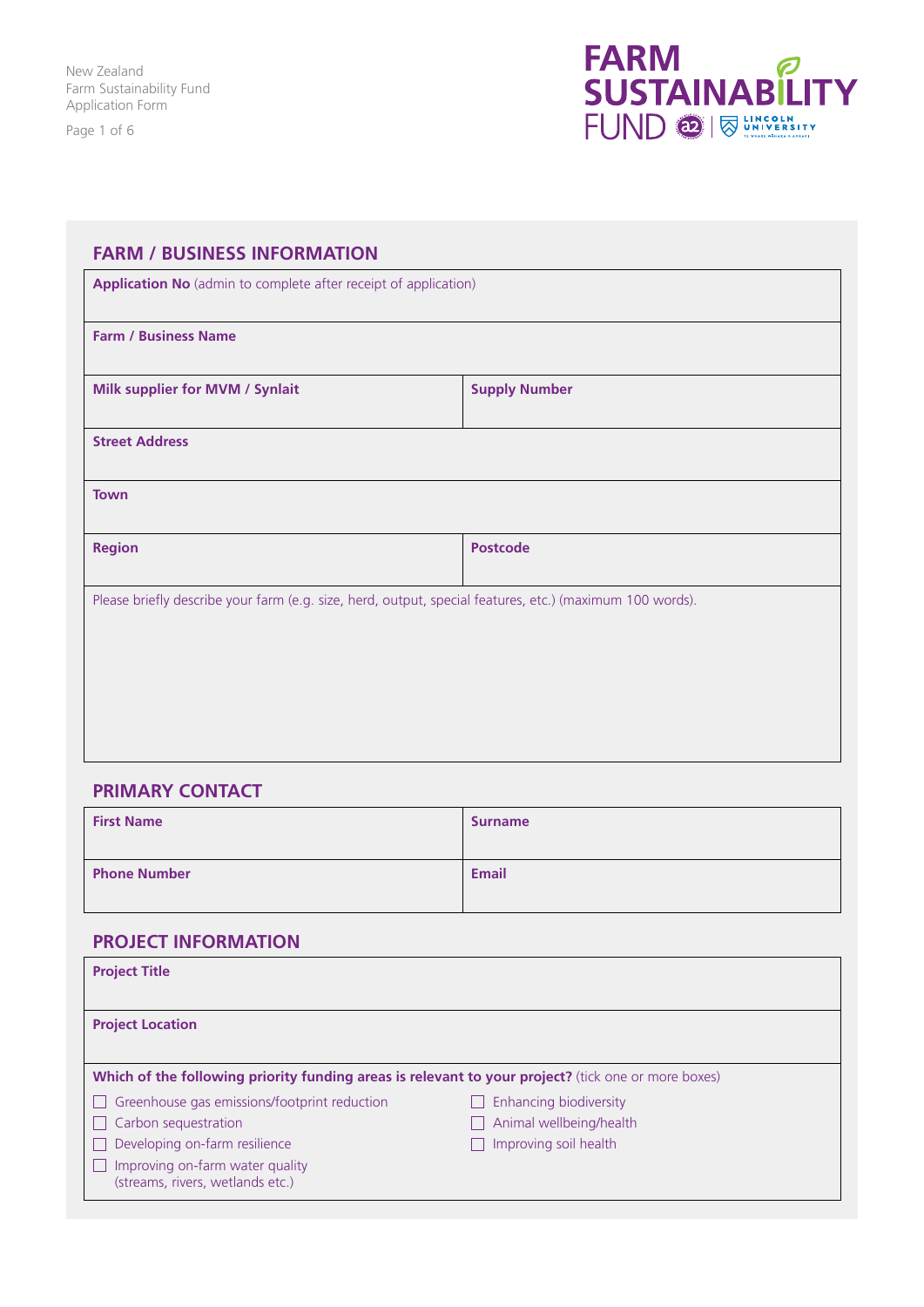Page 2 of 6



## **PROJECT**

### **Project Description**

Please provide an overview of your proposed project, and why it is important for your farm management system, environment and business (maximum 150 words)

#### **Project Objectives**

Please list the objectives of your project (maximum 150 words)

### **Project Activities**

Please provide a list of the activities that will contribute to the completion of your project (maximum 150 words)

#### **Environmental Data Capture**

Do you wish to access independently measured environmental performance data that may lead to future financial advantage and consent to the sharing of this data with a2MC?

### **Monitoring & Reporting**

What will you measure to ensure the project objectives have been achieved? (maximum 100 words)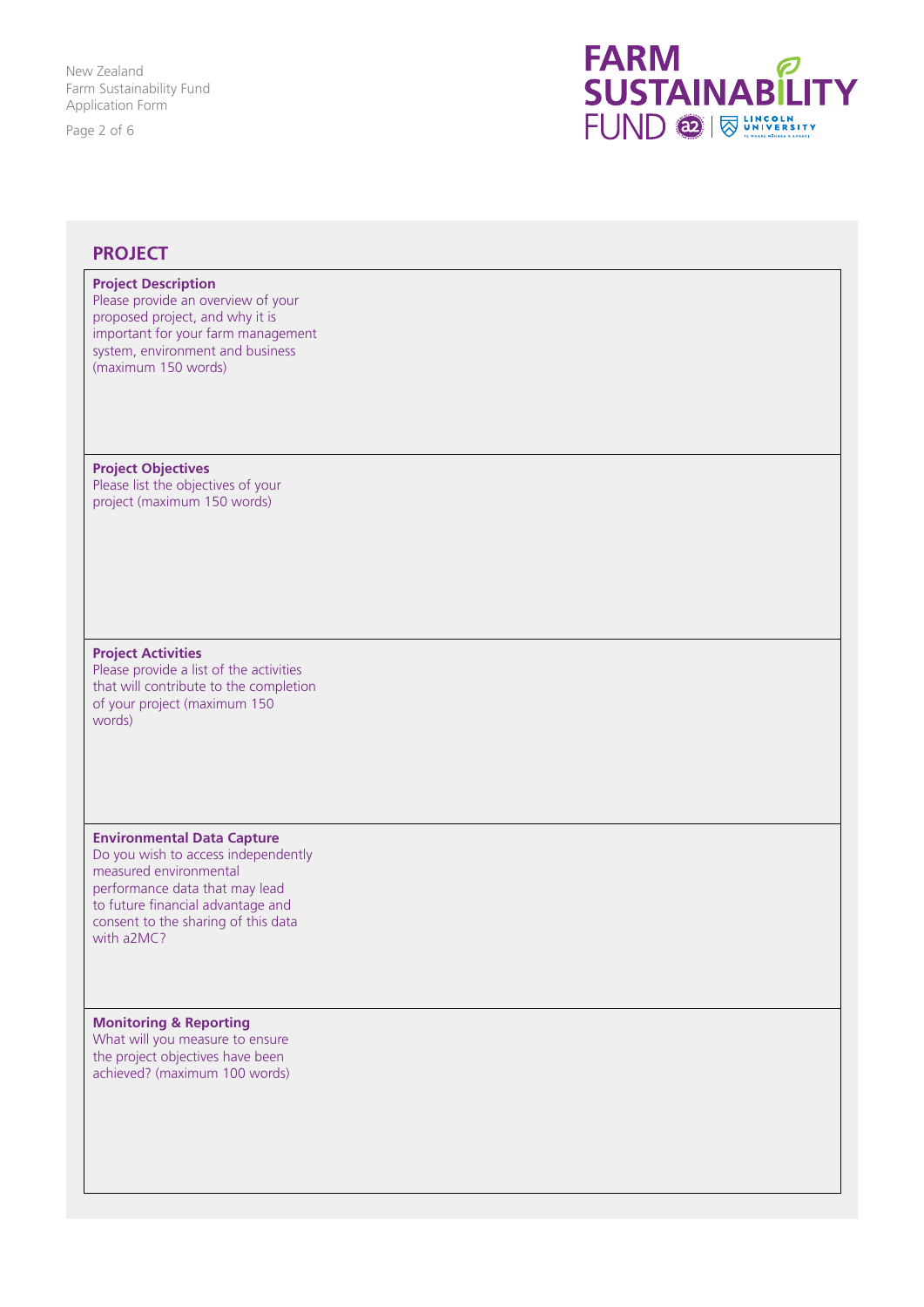Page 3 of 6



## **PROJECT**

## **Monitoring & Reporting**

What records or methods will you use to measure project achievements? (e.g. before/after photos, farm footprint, etc) (maximum 100 words)

*Copies of reports from partners and collaborators (e.g. Overseer, Dairy NZ, Dairy Company, Consultants) or other supporting documentation should be submitted with your application.*

#### **Ongoing Maintenance**

How will you maintain the project's benefits into the future? (maximum 100 words)

#### **Collaboration & Partnerships**

Please list any individuals, groups, or organisations that will collaborate with you on this project. Next to their names, indicate their contribution (e.g. technical support, advice, networking, labour) (maximum 100 words)

#### **Other Comments**

Please provide any additional information that will support your application (maximum 100 words)

#### **Additional project(s)** What additional and related

developments would you seek to undertake in the future as part of a whole farm systems approach?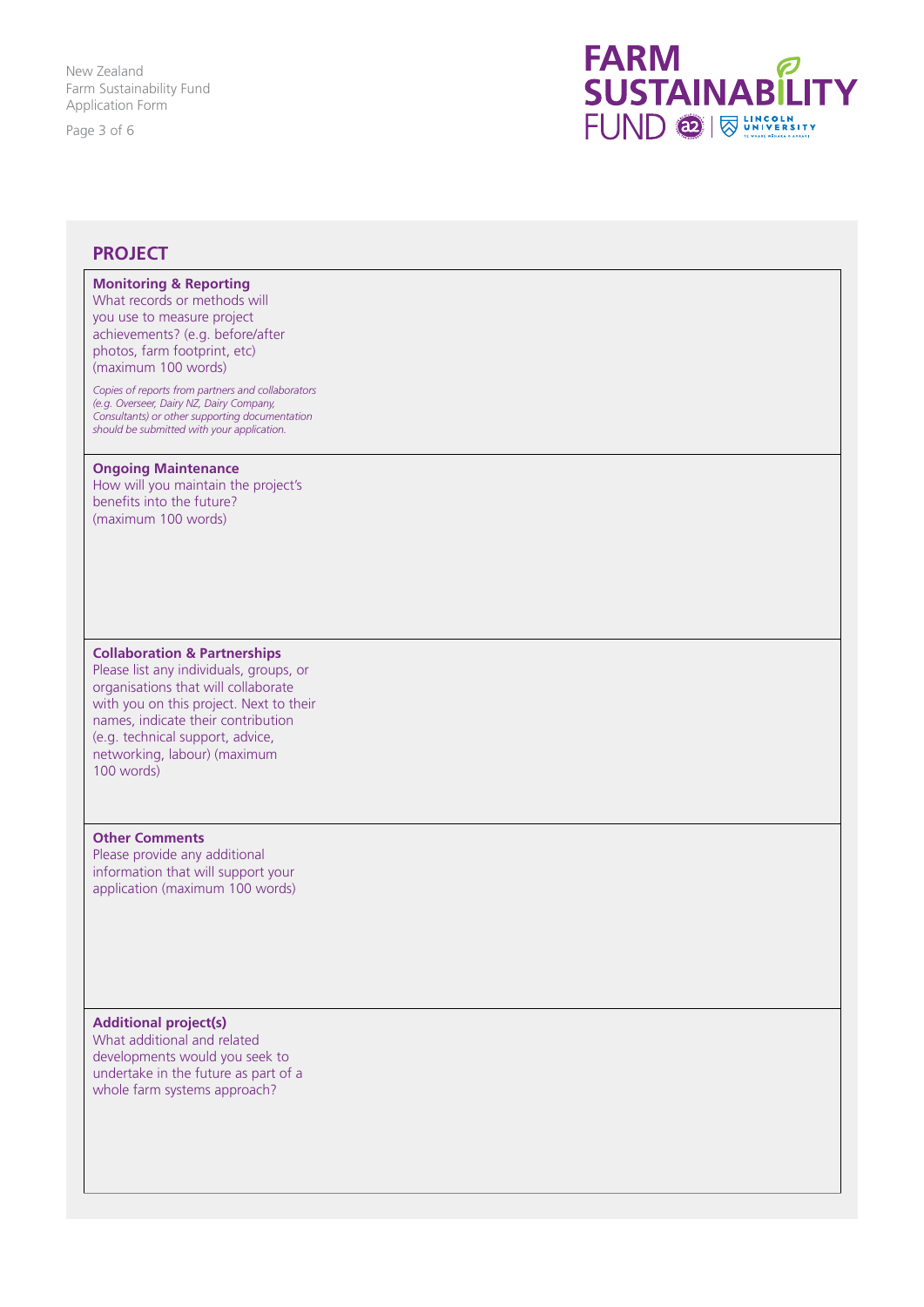Page 4 of 6



## **PROJECT BUDGET**

### **Please enter each budget item on a separate line.**

- Include the quantity (with units) and rates (price per unit) for each budget item in the description.
- **Column A Funding Requested** enter the price of the items to be funded.
- **Column B In-kind Contributions** enter the price of the items that are being funding by external sources, if any.
- **Column C Cash Contribution** enter the amount of cash you will be contributing to the project
- If your business/farm is registered for GST, base your budget on GST exclusive pricing.
- If your business/farm is not registered for GST, base your budget on GST inclusive pricing.
- Please note total funding requested (Column A) must not exceed the maximum award amount available (\$35,000 GST excl).
- The applicants contribution (cash and in-kind) towards the project cost must at least match the grant amount requested as a minimum; the applicant cash contribution must represent at least 50% of the total grant amount requested.

| <b>Item Description</b> | Column A<br><b>Funding<br/>Requested</b> | Column B<br>In-kind or other<br><b>Contributions</b> | Column C<br>Cash<br><b>Contribution</b> |
|-------------------------|------------------------------------------|------------------------------------------------------|-----------------------------------------|
|                         |                                          |                                                      |                                         |
|                         |                                          |                                                      |                                         |
|                         |                                          |                                                      |                                         |
|                         |                                          |                                                      |                                         |
|                         |                                          |                                                      |                                         |
|                         |                                          |                                                      |                                         |
|                         |                                          |                                                      |                                         |
|                         |                                          |                                                      |                                         |
|                         |                                          |                                                      |                                         |
|                         |                                          |                                                      |                                         |
|                         |                                          |                                                      |                                         |
|                         |                                          |                                                      |                                         |
| <b>Total</b>            |                                          |                                                      |                                         |
|                         |                                          |                                                      |                                         |

**Financial Information**  Are you registered for GST?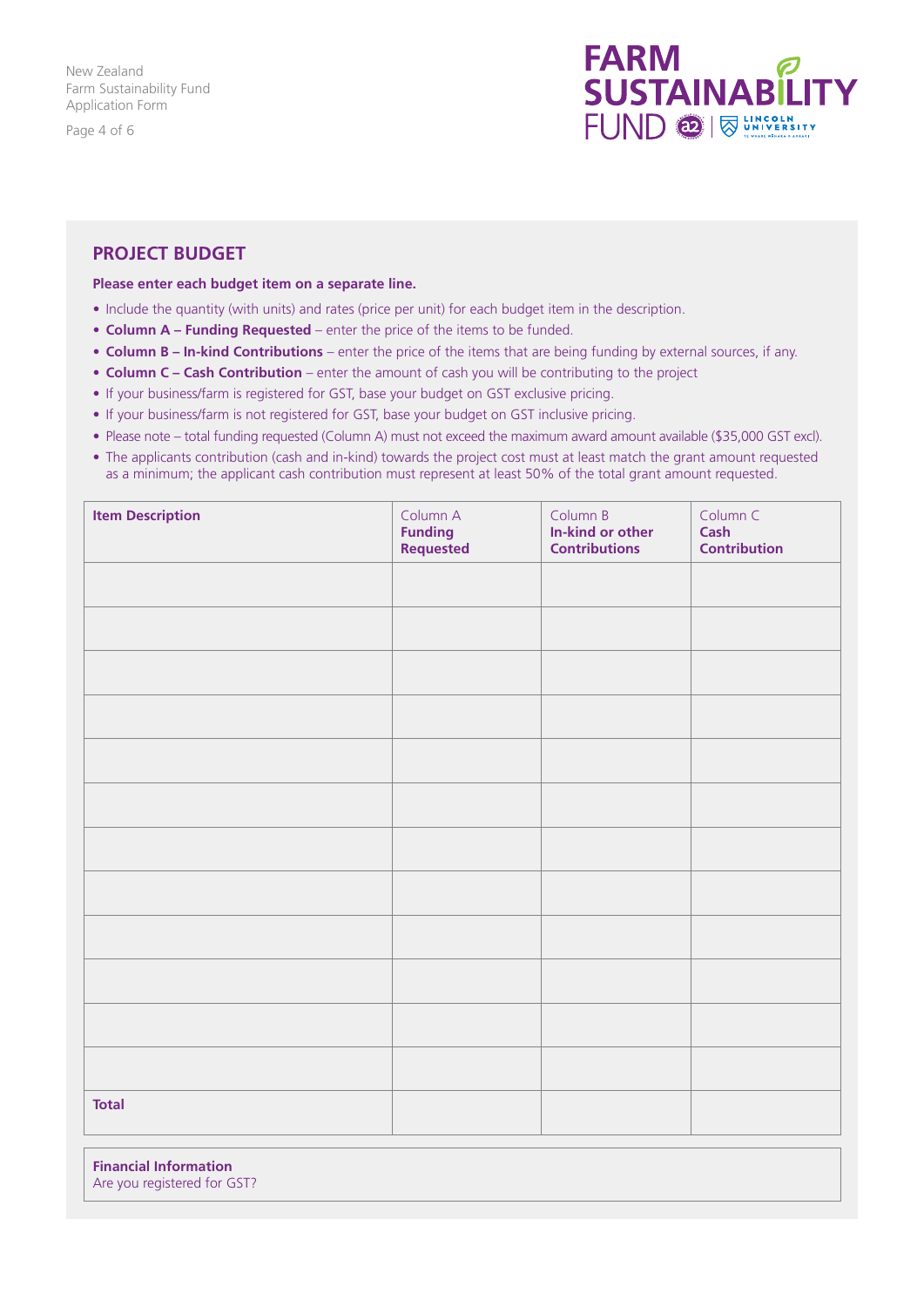Page 5 of 6



## **SUPPORTING INFORMATION**

#### **Photographs / Supporting Documents** Have you provided 'before' photos?

*Please attach relevant photographs to support your application. Please email as attachments with your submission.*

## **DECLARATION**

By submitting this application form I declare that:

- The information given on this form is complete and correct.
- If successful, funds will be used only for the project described on this application.
- If successful, I understand I will need to enter into an agreement with Lincoln University setting out the terms on which the project will be undertaken.
- If successful, I agree to provide a Progress Report and photographs to Lincoln University within six months of the start date and a Final Report at project end.
- If successful, I consent to the release of project information in this application for promotional and evaluation purposes relevant to The a2 Milk Company.
- I will seek permission of all persons photographed prior to submitting photographs for the use of The a2 Milk Company.

By typing your name below, you are signing this application electronically. You agree that your electronic signature is the legal equivalent of your manual signature on this application.

### **Signature**

**Name**

**Date**

Email your completed application form (and photos if including) to: **Applications.RMO@lincoln.ac.nz**

Submission deadline; 5pm, Monday 4 July 2022